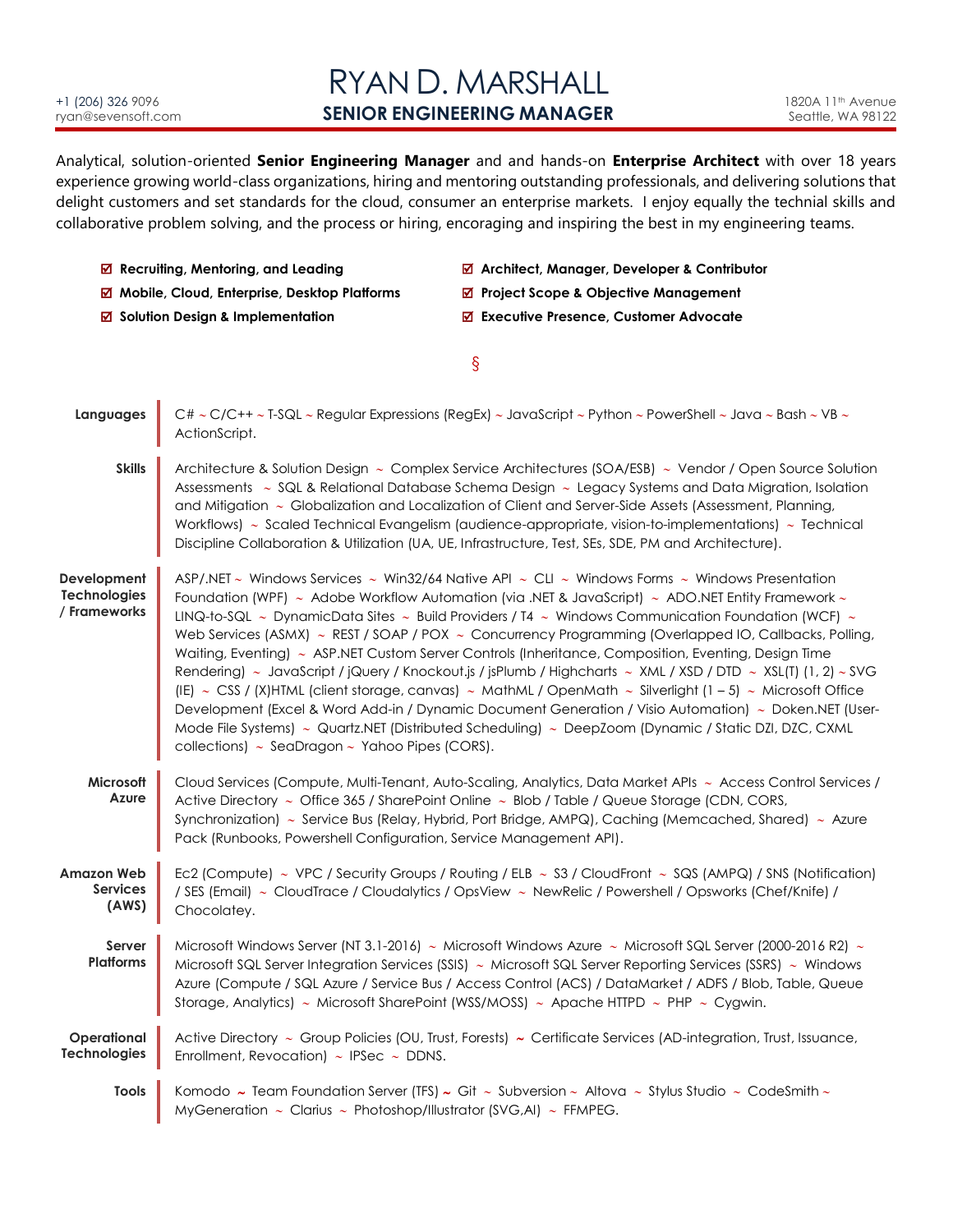## AMAZON PRIME NOW, SEATTLE, WA **ENGINEERING MANAGER**, FRONT END DATA SERVICES **And a service of the service** of the service of the service of the service of the service of the service of the service of the service of the service of the service of the se

Leading the Amazon Prime Now front end engineering teams developing and supporting immersive customer mobile and browser experiences and ultra-fast 2-hour deliveries in cities around the globe. Responsibilities include driving operational excellence, growing engineers and managers, hiring, and road map creation and delivery of features and performance.

- Responsible for overseeing all aspects of execution on organizational commitments and performance. Provided constant monitoring, recommendations and feedback while coaching managers and developers of varied experience on professional excellence. Special focus on team communication and the processes for handoff and interchange of responsibilities was key to the team moving to a predictable and consistent delivery velocity. The Prime Now front end engineering teams delivered every work item in our quarterly big room plan for the first time since the business' inception, during my first full quarter leading the PNFE teams.
- Founding role in planning and managing the Amazon Global Store through its successful launch in Singapore.
- Champion of the Shop-by-Aisle, Gateway and Storefront experiences which all successfully and reliably delivered in time for the Q4 shopping season.
- Planned and supported the expansion of eligible on-call engineering by 45% by enlisting cross-functional and organizational teams, thereby reducing inner-team commitments from once a month to a per-quarter responsibility.
- Established a framework for handling on-call 24x7 engineering responsibilities, issue transfers and resolutions gracefully and ensuring end-to-end ownership. Division-wide champion and point of contact for Prime Now manager escalations, and communication of engineering solutions and progress to all stakeholders and at all levels.

## CHIEF ARCHITECT & DEVELOPMENT MANAGER, SEATTLE, WA **AZURE ACCELERATORS, INTERNAL BILLING SYSTEM, DISTRIBUTED ANALYSIS JANUARY 2010** – **JUNE 2017**

Principal Architect and engagement manager for design and implementation across multiple strategic cloud solutions for Microsoft, Slalom Consulting, and Cumulux, including the overwhelmingly successful **Azure Open Source Accelerators Project** solutions.

- Assigned leadership of the Azure Accelerator Project mid-stream with a goal of demonstrating solutions for the **top 10 open source service applications** working on Windows Azure (**.NET, Java, and LAMP based**). Project was in crisis with zero migrated solutions. Assumed lead on both architecture and implementation and delivered a ground-up solution abstracting the common Azure resource provisioning and configuration requirements into XML definitions serviced by a pluggable engine which orchestrating the configuration, startup, runtime and teardown of applications hosted on the Windows Azure platform. Implementing the solution(s) in this manner allowed each successive service migration to easily build upon any combination of those before–effectively accelerating new Accelerator implementations. **Delivered 18** solutions, **on-time** and **under-budget**, along with an entire framework for migrating services and applications to the Windows Azure platform.
- Successfully designed and delivered the first two generations of the Umbraco Azure accelerators as open source solutions on CodePlex: http://azureaccelerators.codeplex.com/. These project extended the Azure platform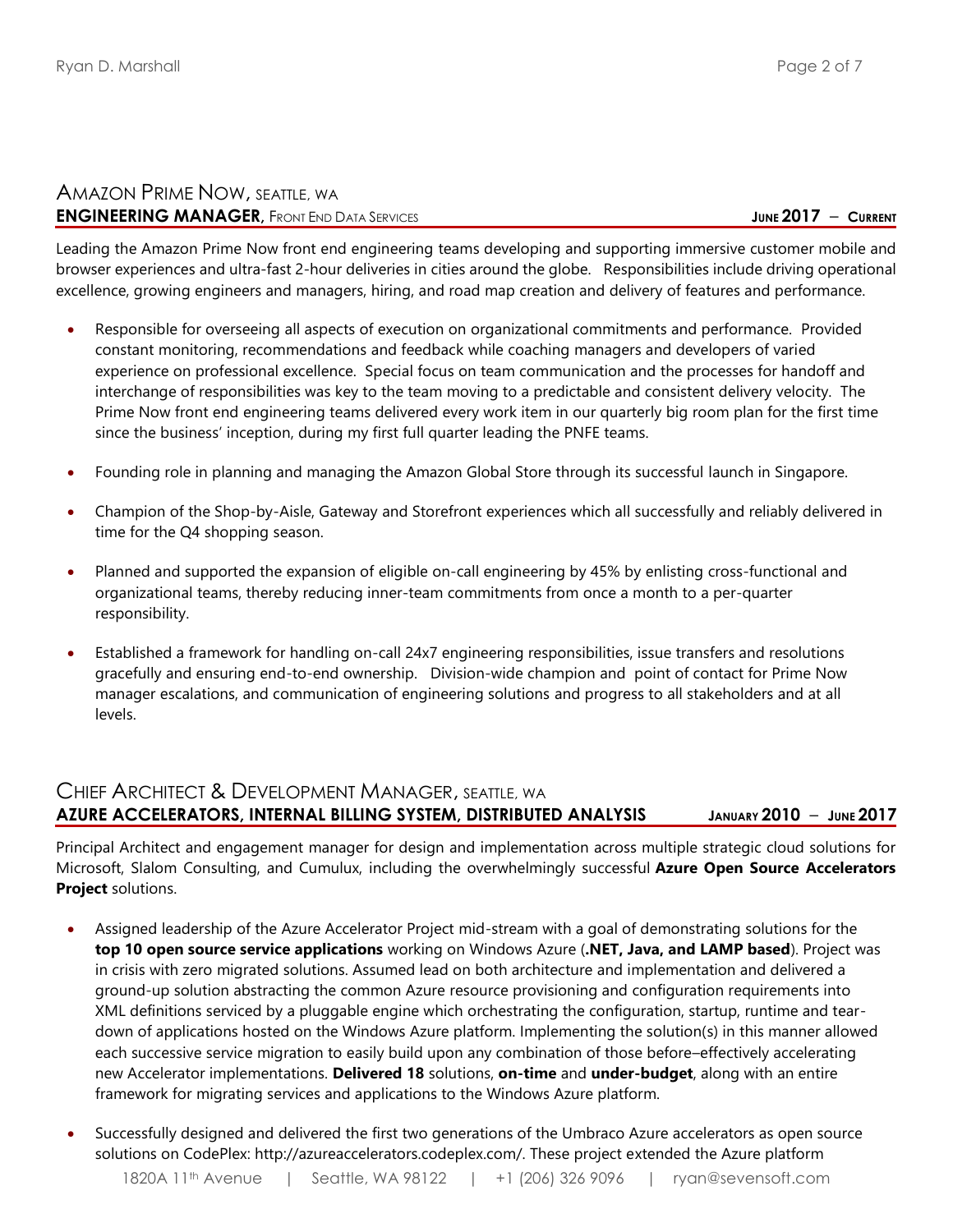solutions to include orchestrated account provisioning and massive replication and deployment of read-to-go Window Azure application environments.

- Merited and honored with the prestigious **Slalom Consulting Mogul Award** for outstanding technical achievements. This award is presented to a single individual or team from across all 850+ consultants after a nomination and selection process driven by regional offices and corporate executives. (Slalom Consulting itself was awarded Partner of the Year by Microsoft).
- Co-designed and implemented the **Windows Azure Internal Billing (AIB)** and **Azure Cross Charge (CABS)** systems for Microsoft . This included the ETL of vast and continuous metered usage data, sanitized and aggregated first by the characteristics of hundreds of different rating plans, into thousands of daily, monthly, and quarterly notifications, signoff workflows, waterfall discounts, external partner support, integration with SAP billing system and MOCP customer portal registration system, leveraging Windows Identity Foundation (WIF) and Federated Trust (ADFS) for external authentication and authorization of internal accounts, signoff authority (including reviews aggregated by direct reports at each OU level), with custom review, signoff, reporting and recall via Azure hosted portal as MVC (dynamic views of data and approval) and fiscal events and associated business rules (monthly close usage notices, approval requirements, posted batches) ( via Azure), HTM (post-approval), and using audiencespecific templates and XSLT transforms to generate HTML (email), Docx (archival, standard mail invoices), Excel 2010 (usage pivots), with both automated and managed handling (or intervention) of fiscal event workflows at the smallest individual service or resource usage to the largest partnership aggregate accross accounts for monthly, quaterly, and yearly cycles.
- Recruited by former Windows Azure technical evangelist Ryan Dunn, to take ownership of a Microsoft sponsored project solving the Windows Azure deployment of a large Linux-native enterprise application deployed on Rackspace and which had never been run on Windows platform. This complex ecosystem included Python, PostgreSQL, and a collection of Bash (Rsync, Wget, Curl, CronTab) based scripts orchestrating numerous data collection pipelines and additional platform requirements around security, byte-level data recovery during catastrophic collection failures. Set and achieved a technical goal considered by most stakeholders as improbable, and by a few as impossible–delivery of a solution that was Zero-touch–requiring no changes in application code between the existing Linux in Rackspace code and technologies, and the Azure enhanced Windows-based technologies deployment.
- Designed and implemented the web-based Accruals (WFA) application for Microsoft's Windows Finance team, replacing existing InfoPath and Office infrastructure workflows with a service and web application implementation. This projects was delivered, concept to signoff, in 6 weeks, including all aspects of Microsoft's internal validation and security reviews and financial auditing controls.
- Authored and retain the license to a hybrid native language localization technology that leverages the full weight and depth of the language localization work already performed by Microsoft itself in its own retail products. Ensures that the expert-level grammatical, linguistic, and even political nuances relevant to a given semantic meaning are perfectly retained in translations. The back-end compile and build technologies supports 3 separate workflows. The first maps to a keyed entry with exact semantic match to an identical resource string from across the breadth of Microsoft retail products. This approach provided for the pre-localization of 83% of all full-sentence, fragments, and headings for the primary client with a fully rendered result set in 14 different languages using Microsoft's own retail product translations (and 5 partial). The remaining un-keyed or new language strings are generated on-demand the first time discovered in the build, by calling into the Microsoft Azure Translation services API. And the third build work-flow providing for the manual persisted override of all generated and keyed entries in any or all instances of any individual string. This extremely successful personal side-project delivered out-ofband for two separate customer engagements remains available for licensing and customization.
- Design and implementation of an end-to-end prototype Windows Azure distributed analysis solution of userdefined functional models. Delivered a highly-scalable, secure, multi-tenant solution. Front-end visual design of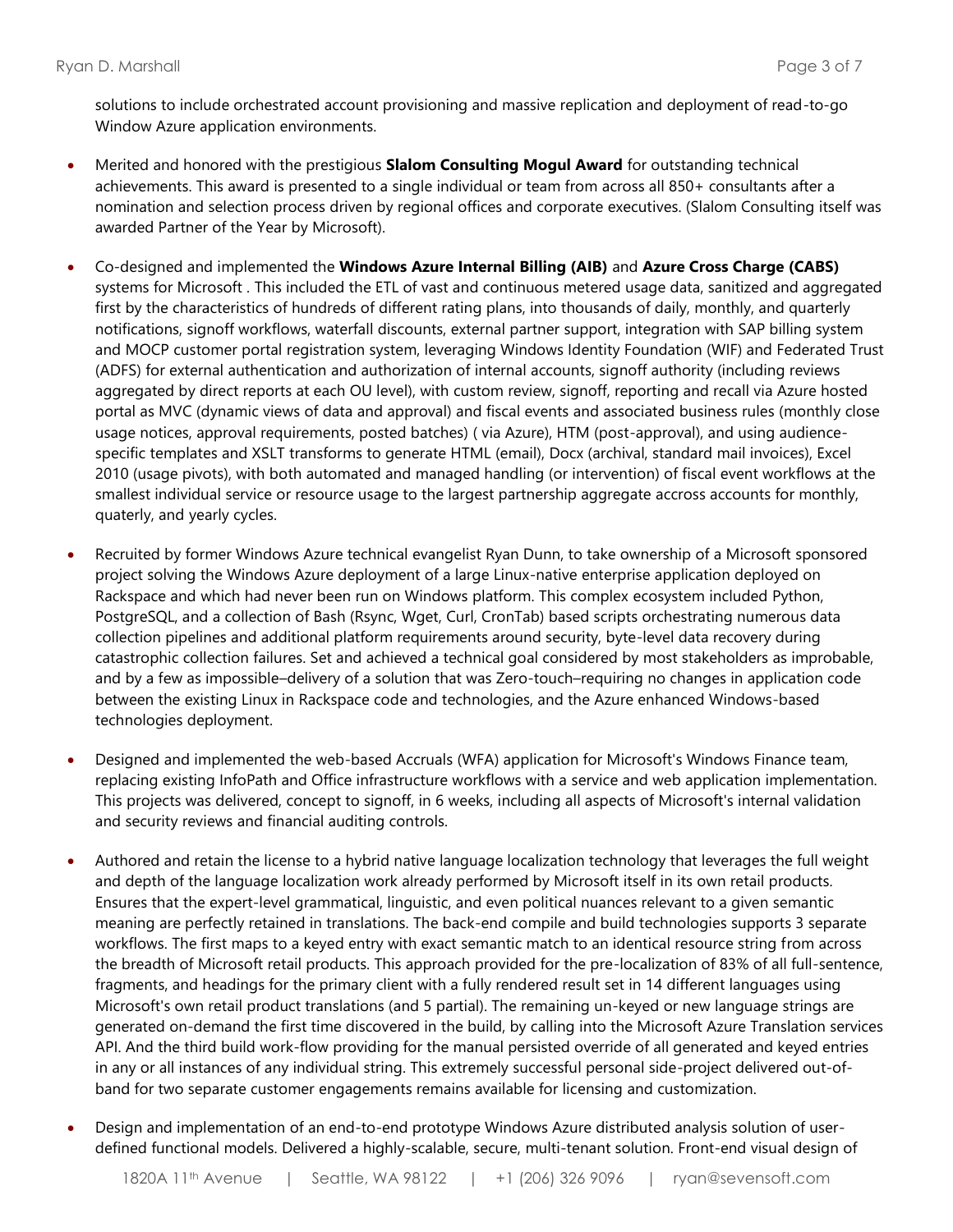functions (and composition of functional variables as related to each other) was based on JsPlumb (DSL/user functional composition), Highcharts (result visualization) and Knockout (templates). Security and authentication provided using Windows Azure Access Control Services (ACS) and accounts from Windows Live, Google and Facebook mapped to custom permissions and security attributes. The middle-tier coordination, orchestration, and communication via a scheduling layer and Windows Azure Service Bus Queues, and back-end processing built on per-instance RESTful, Python-based interface over native x64 Windows binaries. The backend Python operational and data formats were enforced by strongly-typed, composable XSD schema definitions. This approach ensured that user-defined functional logic was fully-transformed and decomposed before entering the computation instances, to provide additional security against attack vectors such as buffer overruns (script injection) even within a single running and restricted back end-process, itself executing in a further restricted backend-processing unit. Validation was also performed in JavaScript during composition of the functional models on the client to ensure immediacy of feedback on syntactically, semantically, or logically erroneous or invalid parameters or functional constructs. Submitted jobs were re-validated and transformed server-side using XSLT (1.0)–decoupling the data language from the engine and ensuring definition-based security. This hybrid system of programmatic and schema based barriers was deliberate to meet and exceed the security requirements of the overall system.

• Nominated and accepted twice by the Microsoft Windows Azure marketing team to represent at both the internal Windows Azure Deep Dive technical review and provide feedback on longer range planning as part of the internal Windows Azure SDR (Software Design Review) events.

## SOCIAL MOTION CORPORATION**,** SEATTLE, WA **SOLUTIONS ARCHITECT & DEVELOPMENT MANAGER JULY 2007 – JANUARY 2010**

Aggressively recruited by the founding team of Social Motion, a "white label" social networking and media startup, to take on leadership of their state-side and outsourced development teams—driving assessment of existing assets, defining processes, procedures, and development guidelines, and leading the implementation of these solutions and technologies. Development became consistently predictable, manageable and overwhelmingly successfully.

- Restructured vendor accountability with stateside management, replacing opaque vendor status updates with perdeveloper tracking, repatriating all source code repositories, and establishing individual check-ins regardless of geography. Focused on developer, process and platform improvements, skill mentoring, and promoted a candid relationship across teams, while directing feedback to grow and replace staff.
- **Met the challenge of reviewing over 250,000 lines of existing source code** written overseas (prior to hire), allowing for the successful repurposing of the entire suite of social technologies for different markets.
- Designed and reviewed the implementation of new features based on then-modern LINQ-to-SQL, Windows Communication Foundation (WCF) SOAP, POX, REST services, and traditional native Windows Services while mitigating their impact on over 26 existing legacy features and libraries.
- Established a common architecture model for new client features; including common code, style and process guides. Primary focused on quality and maintainability of all code, and delivery of all data via web-services (WCF) for consumption by traditional web, native desktop (WPF) and mobile platforms. Demonstrated this approach successfully by authoring all layers of the media and image browsing, uploading, commenting, and management experience. (Traditional Ajax web experience featuring both Silverlight and Flash-based media clients.)
- Successfully delivered the entire service level code for the beta release of **Mindbloom.com**, a licensee of Social Motion, in 6 weeks, while successfully demonstrating integration with a wide range of Social Motion community features including: **ATOM/RSS** syndications services, automated **Template-based Email Notification**services, **SQL Reporting Services** for user profiling, and the scalable real-time cross-database querying of 100,000+ record result sets.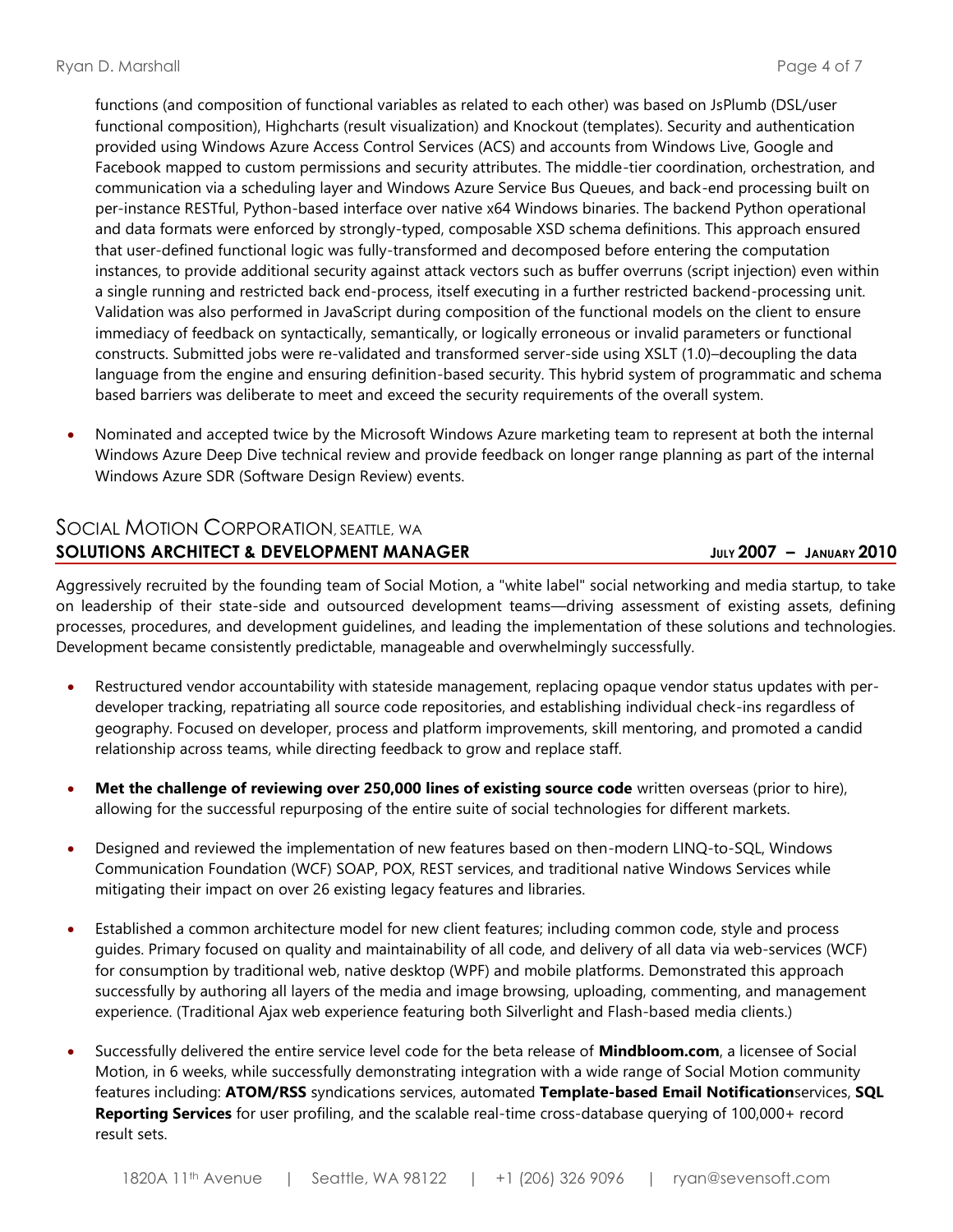- **Integrated ASP.NET authentication, membership, and session providers** with Mindbloom's **ActionScript 3/Flash-based client**; providing seamless session support across multiple HTML frames, JavaScript, Flash Client and WCF based services. Further supported Mindbloom's architecture by creating a Windows Service, Socketbased implementation of the Adobe Flash Policy Server—providing a scalable, multi-threaded .NET alternative to the Perl and Rexx open source versions.
- Designed and implemented all tiers of the *SocialMotion Media Services* and *SocialMotion Hosting Services* platforms as **independent semi-autonomous B2B web services**, providing rich media content workflows, video format transcoding, content delivery (CDN) and video.
- Social Motion ceased paid U.S. operations following unsuccessful merger negotiations.

## ALTERNATIVE SPORTS, SEATTLE, WA **MANAGING PARTNER,** ONLINE BUSINESS DEVELOPMENT **AUGUST 2003 – MAY 2007**

Led online business and software development of a successful cross-channel, multi-platform ecommerce startup.

- Created a fully integrated, end-to-end, supply-to-support e-Commerce solution based on .NET and SQL Server 2005 by successfully managing the outsourcing, integration and quality assurance of Windows and .NET technologies including extensive integration with Amazon.com, eBay, Shopping.com, Shopzilla, Froogle, Google Adwords, and Urchin/Google Analytics.
- Authored an inventory availability solution using .NET-based proxies, SQL (data and ETL logic), and leveraging Windows native (push) and ASP.NET based services maintaining up-to-the second inventory and availability between the disparate retail, web and partner databases, services and feeds (and their respective schemas).
- Brought online a first-in-industry (ASR) drop ship solution based on **SQL Server Integration Services (SSIS)** as the ETL platform; product image processing using Adobe Photoshop workflow automation, and web based reporting and management for live pipeline approvals of new products.
- Provided up-to-the second views on all aspects of the business from end-of-day receipts, returns, charge-backs, and employee sales using SQL Server 2005 Reporting Services (SSRS) and 3rd party controls.
- Online Business Unit was **48% ahead of target** when I departed for Social Motion.

| MICROSOFT CORPORATION, REDMOND, WA                                                   | JUNE $1994 -$ August $2003$ |
|--------------------------------------------------------------------------------------|-----------------------------|
| <b>LEAD TECHNICAL PROGRAM MANAGER, MICROSOFT APPLICATION EXPERIENCE TECHNOLOGIES</b> | $2001 - 2003$               |

Promoted to direct the implementation of an extensible Windows application compatibility architecture; providing the foundation for mitigating legacy application and service failures on all versions of Windows, while enabling the continued forward progress of features. This foundation remains the primary method for resolving compatibility issues with applications on all versions of Windows to this day.

- Successfully worked with architects and developers to design, implement, and continuously refine the **Windows Compatibility Layers and Technologies**; providing a scalable solution to the thousands of application failures.
- **Designed** the set of **enterprise utilities**, most notably **CompatAdmin**, which allowed external developers the opportunity to leverage the hundreds of OS-internal solutions which were created for thousands of retail applications. Further **established** the first **Windows Application Compatibility Toolkit** which brought together the necessary training, guidance, and tools.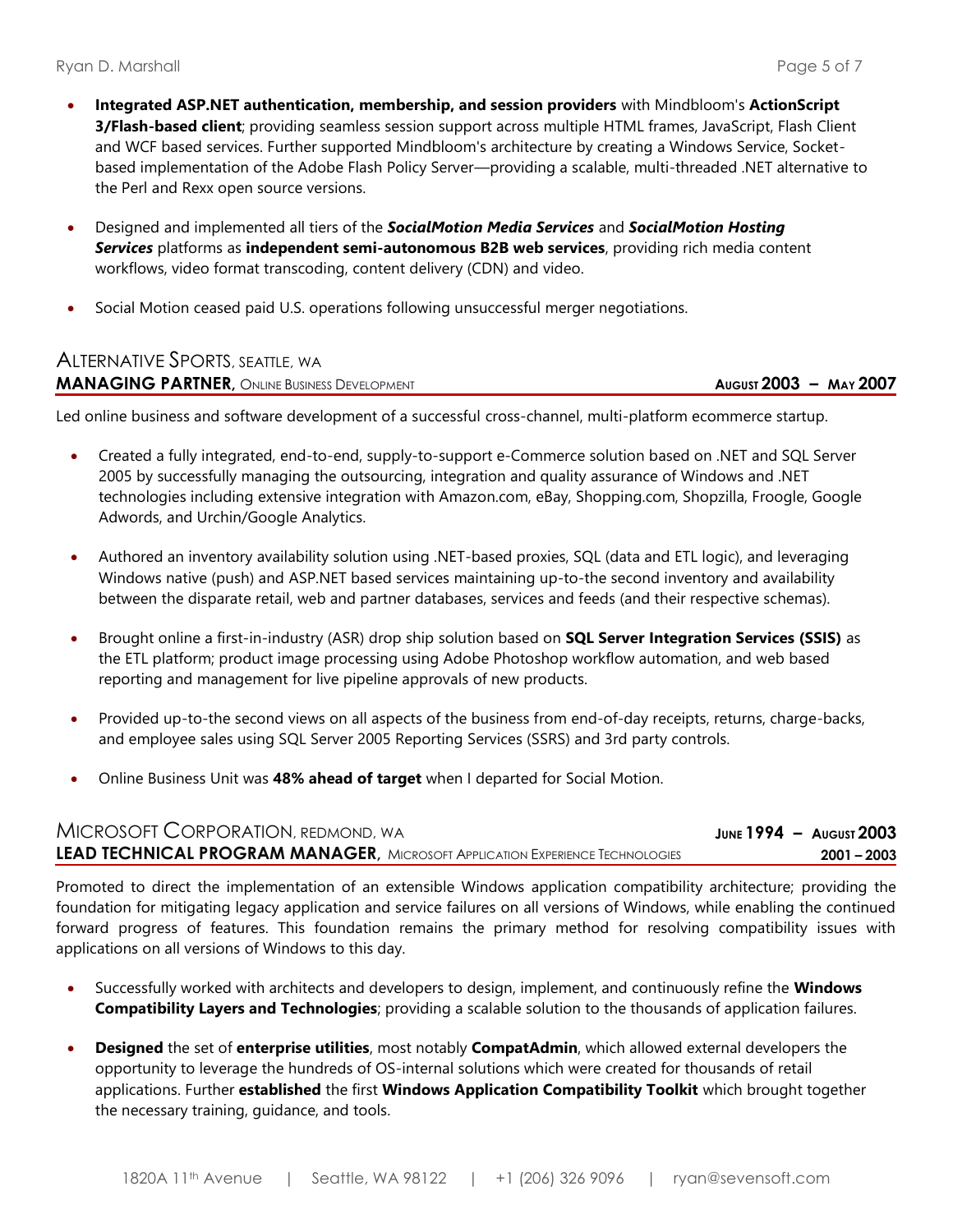• Served as the key technical liaison for application impact and issue mitigation between **Windows Division Development** and the marketing and developer education teams worldwide, including numerous initiatives with **Microsoft Global Accounts**, **Platform Technical Evangelists**, and **OEM** groups–ensuring that hardware manufacturers and enterprise customers understood issues at the API level, training developers how to implement solutions in their code, and with IT administrators how to work around line-of-business (LOB) issues leveraging the OS compatibility technologies. (Included dozens of conferences and multiple successful visits with executives and developers on-site in Great Britain, Germany, Switzerland, Japan and Malaysia; and companies which included Compaq/HP, Sony, NEC, Fujitsu, Citibank, Smith Barney, Credit Suisse First Boston (CSFB), Ernst & Young, HSBC Bank plc, and Alliance Capital Management Corporation.)

### **PROGRAM MANAGER,** MICROSOFT SERVER APPLICATION COMPATIBILITY **1999 – 2001**

Enlisted by the Director of Windows Program Management to take ownership of the Windows Server application compatibility effort and improve the pass rate from its current 9% of the top 100 enterprise solutions.

- Reorganized the strategic external-facing effort with ISVs on new versions, into an internal series of tactical goals focused on deep root-cause debugging, discovery and self-analysis on each and every compatibility regression from NT4 and 98. Sought out and obtained, through conviction and persuasion, the voluntary reassignment of a hand-picked, best-in-class team of developers and program managers from inside each of the core Windows teams. In the 11 months prior to ship of Windows 2000 Server, this process moved the server application pass rate **from 9% to a final compatibility metric of 97%**. (The only notable exceptions were Anti-Virus related.)
- **Led the creation of the first-ever Microsoft-Oracle joint testing lab** by orchestrating an agreement between Brian Valentine (VP, Microsoft Windows Development), Larry Ellison (CEO, Oracle) and the Technical Evangelism team. Lab was predicated on a common-cause and service to our mutual set of Oracle-on-Windows customers, and an effort to "go twice as far, work twice as hard" on compatibility regressions affecting our competitive ISVs.

#### **LEAD DEVELOPER AND PROGRAM MANAGER,** MICROSOFT RESOURCE KITS **1996 – 1999**

Hired to take **leadership of the Windows Resource Kit products**, delivering the technologies, tools and information needed by IT Administrators; and to expand this potential to encompass all Microsoft BackOffice Server products.

- Drove the **Microsoft Windows Resource Kits** business from a profit loss center and \$2 million business in 1996 to a **+\$12 million revenue** generating center in 2000.
- Successfully lead the Resource Kit documentation teams through 9 major releases and a total of 24 printed volumes. Ensuring the free flow of information and access to the developers and program managers throughout the Windows and BackOffice server product divisions by Resource Kit Writers, Editors and Production staff, Product Support groups, and Certification and Training teams.
- Boosted tool and utility solutions by over 300%, **from 60 random tools to over 200 support applications and services**, while establishing consistency and standards for each segment of tools: Console/Script tools, Windows Forms, MFC, and Windows Services.
- **Created the Windows Server Admin Pack** as a vehicle for delivering the full set of Windows Server management tools on down level and client versions of the Windows operating system.
- Led the ground-breaking change in release management and expectations to become **the first Microsoft team to complete a product update every 6 months**with no additional headcount.
- Established a higher-tier set of mission-critical utilities and worked with product support and release management to get these pulled into the core OS as the**Windows Server Support Tools**.